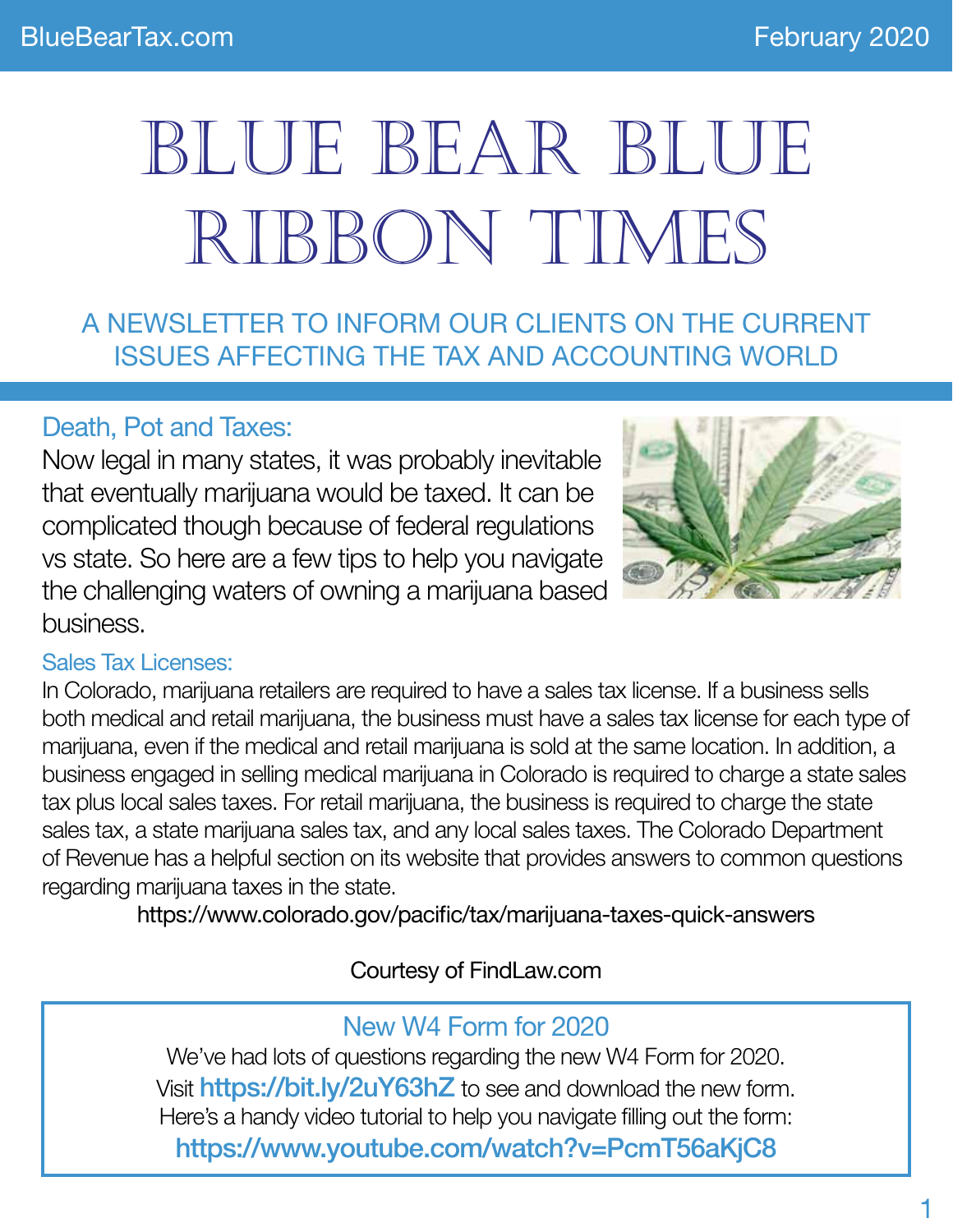# Federal vs State:

Technically, it's still illegal on the federal level to buy and sell marijuana for recreational purposes. This obviously provides challenges to legitimate business owners. You are required to pay income taxes and income from marijuana businesses IS STILL income. Because of the legal issue, business owners cannot claim normal business deductions or tax credits. There is precedent however for claiming the *Cost Of Goods Sold*, check with your tax advisor or accountant to determine what you can claim, and how to file properly. If they are not aware of the rules, make sure you discuss your business plan and finances with a reliable and experienced cannabis business attorney.

# Hemp vs Marijuana:

Hemp and Marijuana plants are related and have, in the past, been regulated almost exactly the same way - as a controlled substance. However, in 2018 Hemp was legalized nationwide for commercial/industrial purposes with the Hemp Farming Act. However, it is still a highly regulated product and cultivation requires a license. You will also need to consult an experienced tax advisor and attorney to learn all the regulations and tax expectations for a hemp based business.

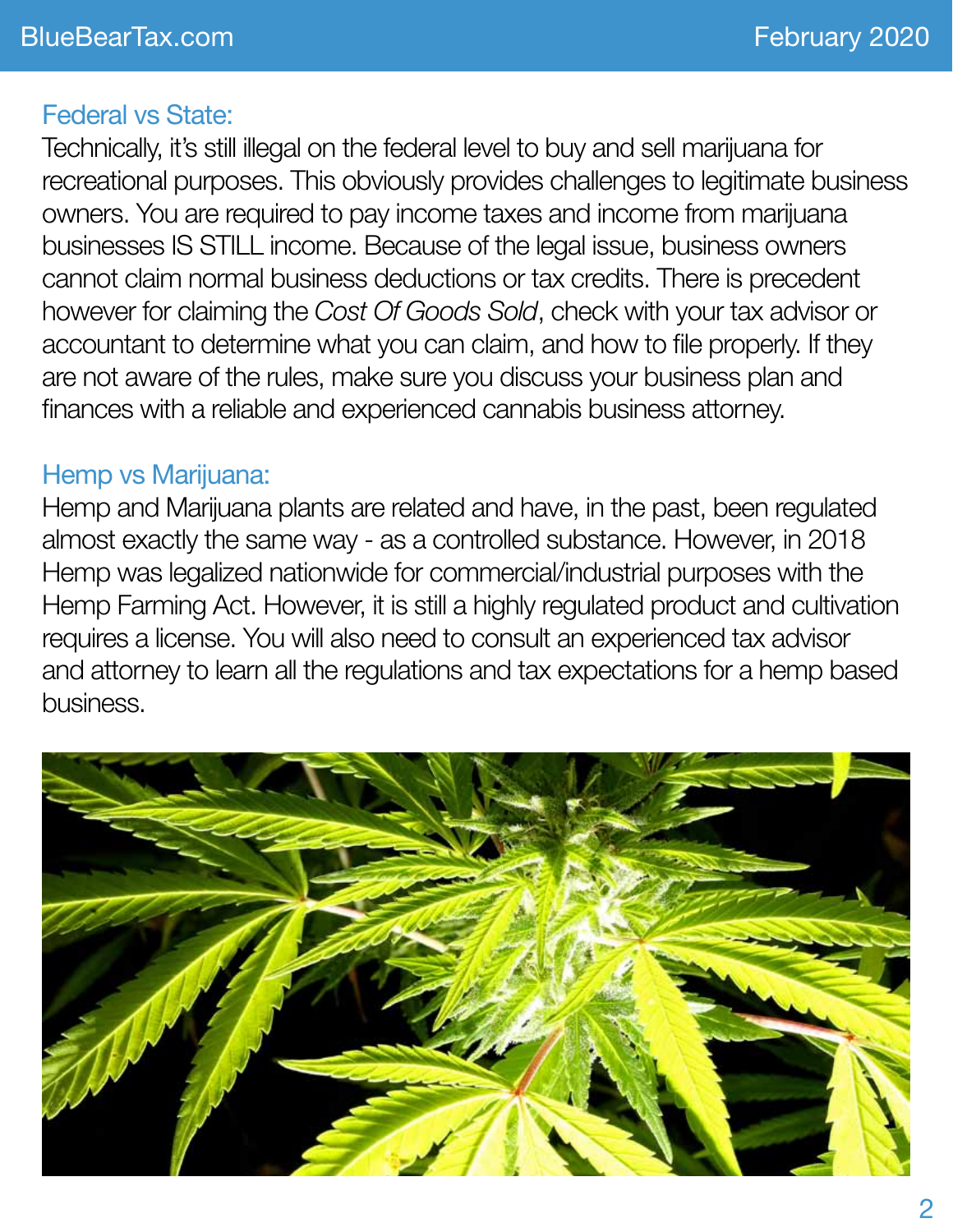#### College Savings Plans

# Annual 529 plan contribution limits

College Savings 529 Plans do not technically have annual contribution limits. However, at a certain point they contributions no longer qualify for the annual tax exclusion. in 2019 the limit was raised to 15,000 per donor, per beneficiary. Contributions above \$15,000 must be reported on IRS Form 709 and counts



against the taxpayer's lifetime estate and gift tax exemption amount. There is an exception to this rule though, contributions over \$15,000 can be viewed as tax-free if treated as if it were being spread out over a 5 year period. So, a \$75,000 contribution would qualify if applied as \$15,000 per year. This can be a good estate planning tool for grandparents wanting to use this 5-year gift-tax averaging contribution.

Each state has its own aggregate limits for 529 Plan balances. This applies to the total balance of all plans for the same beneficiary over the life of the accounts. States vary because of the varying costs of 4-year colleges and graduate programs within each state.